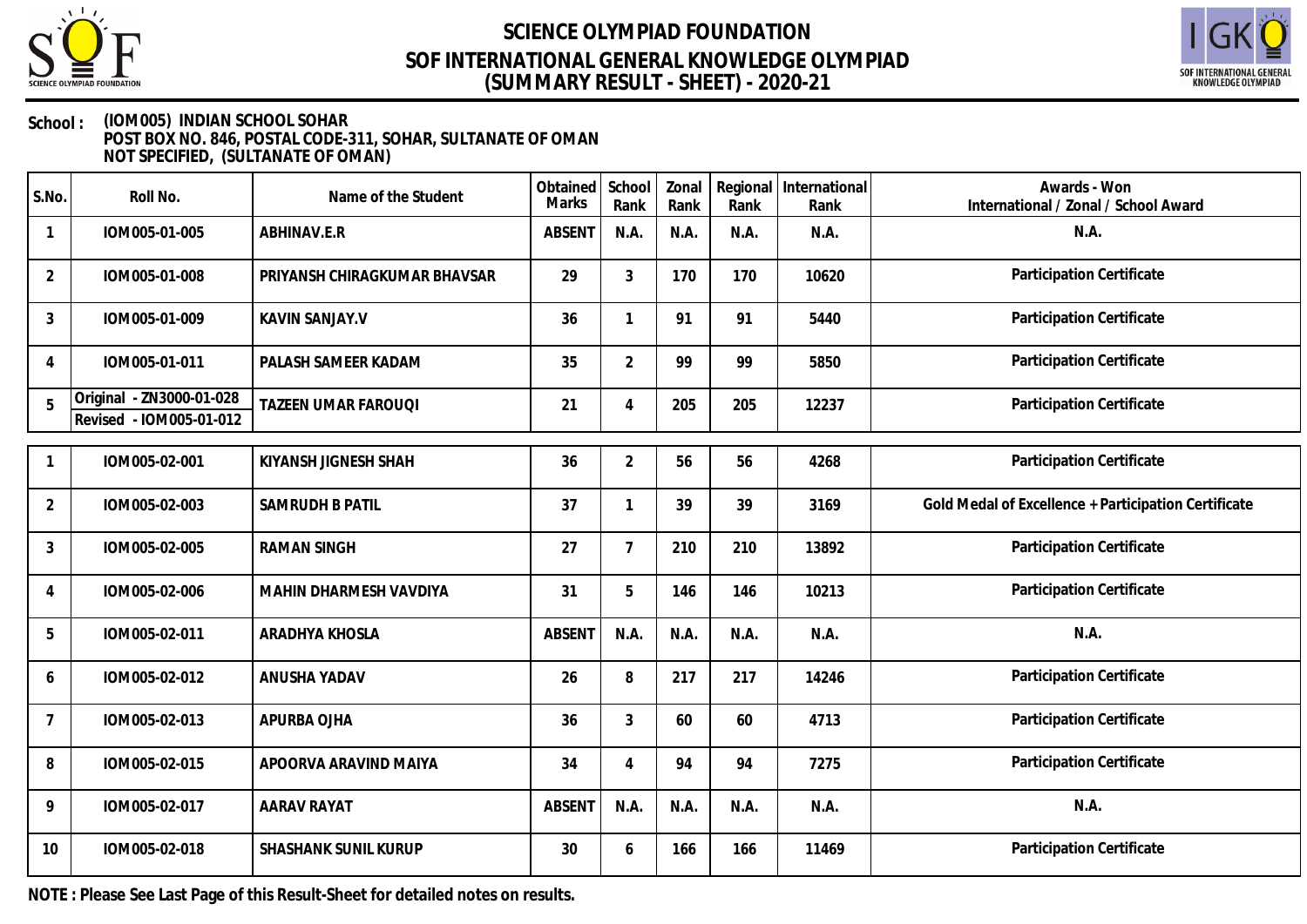



### **School : (IOM005) INDIAN SCHOOL SOHAR POST BOX NO. 846, POSTAL CODE-311, SOHAR, SULTANATE OF OMAN**

**NOT SPECIFIED, (SULTANATE OF OMAN)**

| S.No.          | Roll No.      | Name of the Student              | Obtained School<br><b>Marks</b> | Rank           | Zonal<br>Rank | Rank | Regional International<br>Rank | Awards - Won<br>International / Zonal / School Award                                |
|----------------|---------------|----------------------------------|---------------------------------|----------------|---------------|------|--------------------------------|-------------------------------------------------------------------------------------|
|                | IOM005-03-001 | MAHASHREE CHETAN JUNGIWALA       | 22                              | 7              | 195           | 195  | 991                            | Participation Certificate                                                           |
| $\overline{2}$ | IOM005-03-002 | PRIYANSH MAHADEVWALA             | 29                              | $\mathfrak{Z}$ | 94            | 94   | 331                            | Participation Certificate                                                           |
| 3              | IOM005-03-003 | SHRIJITA PAL                     | 27                              | 5              | 128           | 128  | 502                            | Participation Certificate                                                           |
| 4              | IOM005-03-006 | ZAKI MAZHAR ZAHUR                | 30                              | $\overline{2}$ | 85            | 85   | 294                            | Gold Medal of Excellence + Participation Certificate                                |
| 5              | IOM005-03-007 | CHARMI CHOKSHI                   | 29                              | 4              | 102           | 102  | 359                            | Participation Certificate                                                           |
| 6              | IOM005-03-008 | <b>DIVYAM MOHANTY</b>            | 36                              |                | 20            | 20   | 40                             | Medal of Distinction + Certificate of Distinction                                   |
| $\overline{7}$ | IOM005-03-010 | <b>JOVAN JOSEPH</b>              | 24                              | 6              | 167           | 167  | 771                            | Participation Certificate                                                           |
|                |               |                                  |                                 |                |               |      |                                |                                                                                     |
|                | IOM005-04-004 | MARIA ELSA EAPEN                 | <b>ABSENT</b>                   | N.A.           | N.A.          | N.A. | N.A.                           | N.A.                                                                                |
| $\overline{2}$ | IOM005-04-005 | KAUSHIKA.V                       | 37                              |                | 6             | 6    | 17                             | Gifts Worth Rs. 500/- + Medal of Distinction + Certificate of<br><b>Distinction</b> |
| 3              | IOM005-04-006 | <b>SANCHI SINGH</b>              | 21                              | 6              | 168           | 168  | 986                            | Participation Certificate                                                           |
| 4              | IOM005-04-007 | S SUHAIR BASHA                   | 23                              | 5              | 133           | 133  | 786                            | Participation Certificate                                                           |
| 5              | IOM005-04-008 | CHENNURU ESWAR VARA PRASAD REDDY | 17                              | 8              | 195           | 195  | 1331                           | Participation Certificate                                                           |
| 6              | IOM005-04-010 | <b>AGNES LIZA EMMANUEL</b>       | <b>ABSENT</b>                   | N.A.           | N.A.          | N.A. | N.A.                           | N.A.                                                                                |
| $\overline{7}$ | IOM005-04-011 | PRANAV TY                        | 26                              | 3              | 90            | 90   | 498                            | Participation Certificate                                                           |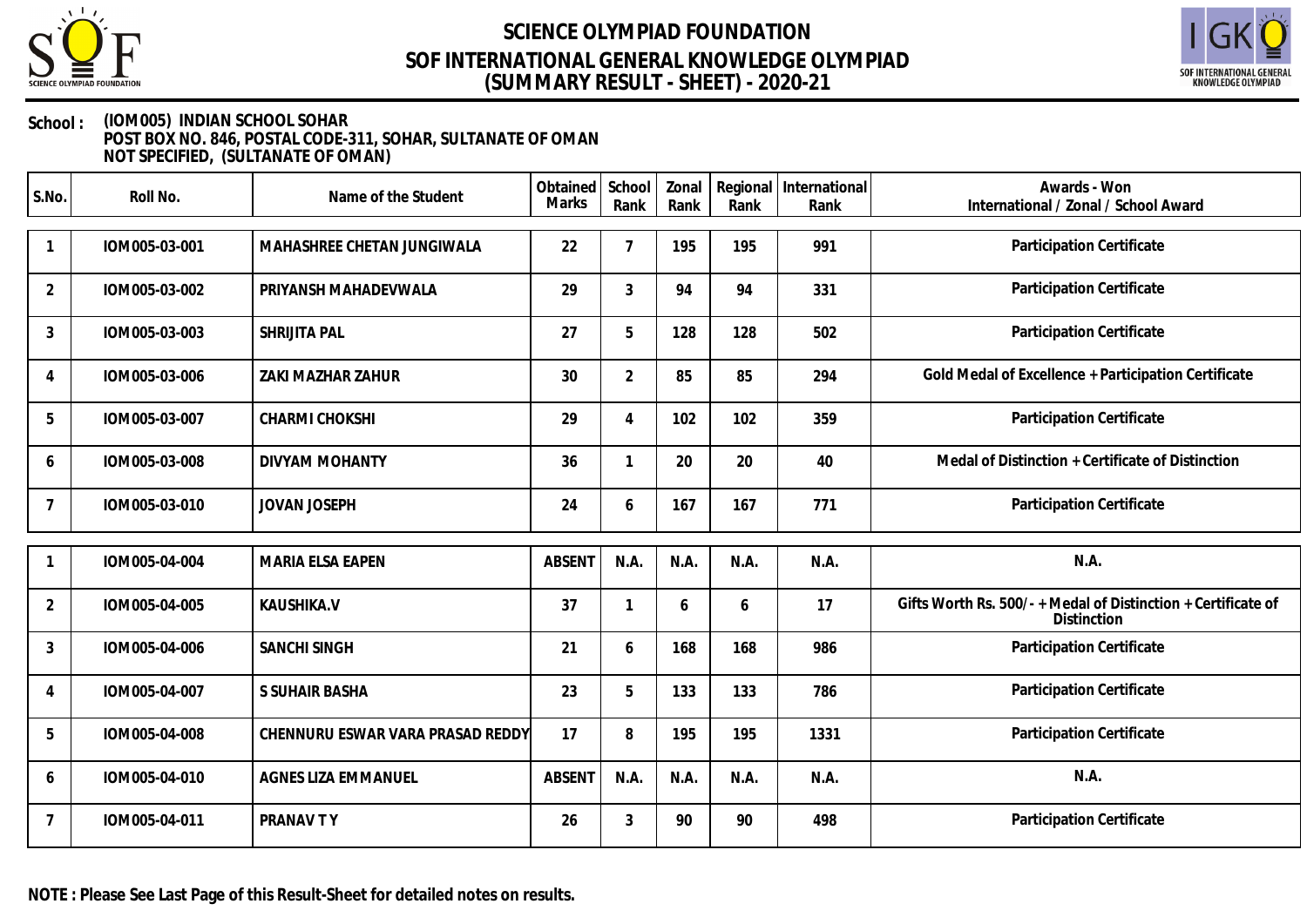



#### **School : (IOM005) INDIAN SCHOOL SOHAR POST BOX NO. 846, POSTAL CODE-311, SOHAR, SULTANATE OF OMAN NOT SPECIFIED, (SULTANATE OF OMAN)**

| S.No.          | Roll No.                                            | Name of the Student          | Obtained<br><b>Marks</b> | School<br>Rank | Zonal<br>Rank | Regional<br>Rank | International<br>Rank | Awards - Won<br>International / Zonal / School Award |
|----------------|-----------------------------------------------------|------------------------------|--------------------------|----------------|---------------|------------------|-----------------------|------------------------------------------------------|
| 8              | IOM005-04-013                                       | NIVEDITA RAJASHEKAR HIREMATH | 31                       | $\overline{2}$ | 36            | 36               | 161                   | Gold Medal of Excellence + Participation Certificate |
| 9              | IOM005-04-014                                       | SOUGANDHIKA KHOSLA           | <b>ABSENT</b>            | N.A.           | N.A.          | N.A.             | N.A.                  | N.A.                                                 |
| 10             | IOM005-04-016                                       | <b>ABHINAV JITHISH</b>       | 23                       | 4              | 131           | 131              | 771                   | Participation Certificate                            |
| 11             | Original - ZN3000-04-218<br>Revised - IOM005-04-017 | SHAARAV RAWAT                | 18                       | $\overline{7}$ | 189           | 189              | 1219                  | Participation Certificate                            |
|                | IOM005-05-001                                       | AKSHARA SANJAY WADKAR        | 30                       | $\overline{7}$ | 151           | 151              | 1908                  | Participation Certificate                            |
| $\overline{2}$ | IOM005-05-005                                       | <b>AVANEESH GUPTA</b>        | 50                       |                | 11            | 11               | 149                   | Medal of Distinction + Certificate of Distinction    |
| 3              | IOM005-05-007                                       | <b>ARYAN SAJEEV</b>          | 36                       | 4              | 87            | 87               | 1182                  | Participation Certificate                            |
| 4              | IOM005-05-008                                       | <b>KOVID PANT</b>            | 38                       | 3              | 76            | 76               | 1016                  | Participation Certificate                            |
| 5              | IOM005-05-015                                       | <b>VISHARAD KHARE</b>        | 44                       | $\overline{2}$ | 34            | 34               | 470                   | Gold Medal of Excellence + Participation Certificate |
| 6              | IOM005-05-016                                       | SIDHARTH SUNIL KURUP         | 34                       | 6              | 118           | 118              | 1492                  | Participation Certificate                            |
| 7              | IOM005-05-018                                       | <b>VENYA KHARE</b>           | 34                       | 5              | 117           | 117              | 1484                  | Participation Certificate                            |
|                | IOM005-06-002                                       | SAFEENA KAMAR FAHIMY         | 45                       |                | 14            | 14               | 415                   | Medal of Distinction + Certificate of Distinction    |
| 2              | IOM005-06-005                                       | SHAURYAVIR SINGH             | 29                       | $\overline{2}$ | 66            | 66               | 1809                  | Gold Medal of Excellence + Participation Certificate |
| $\mathbf{3}$   | IOM005-06-009                                       | YASHAS P                     | 21                       | 6              | 120           | 120              | 2711                  | Participation Certificate                            |

**NOTE : Please See Last Page of this Result-Sheet for detailed notes on results.**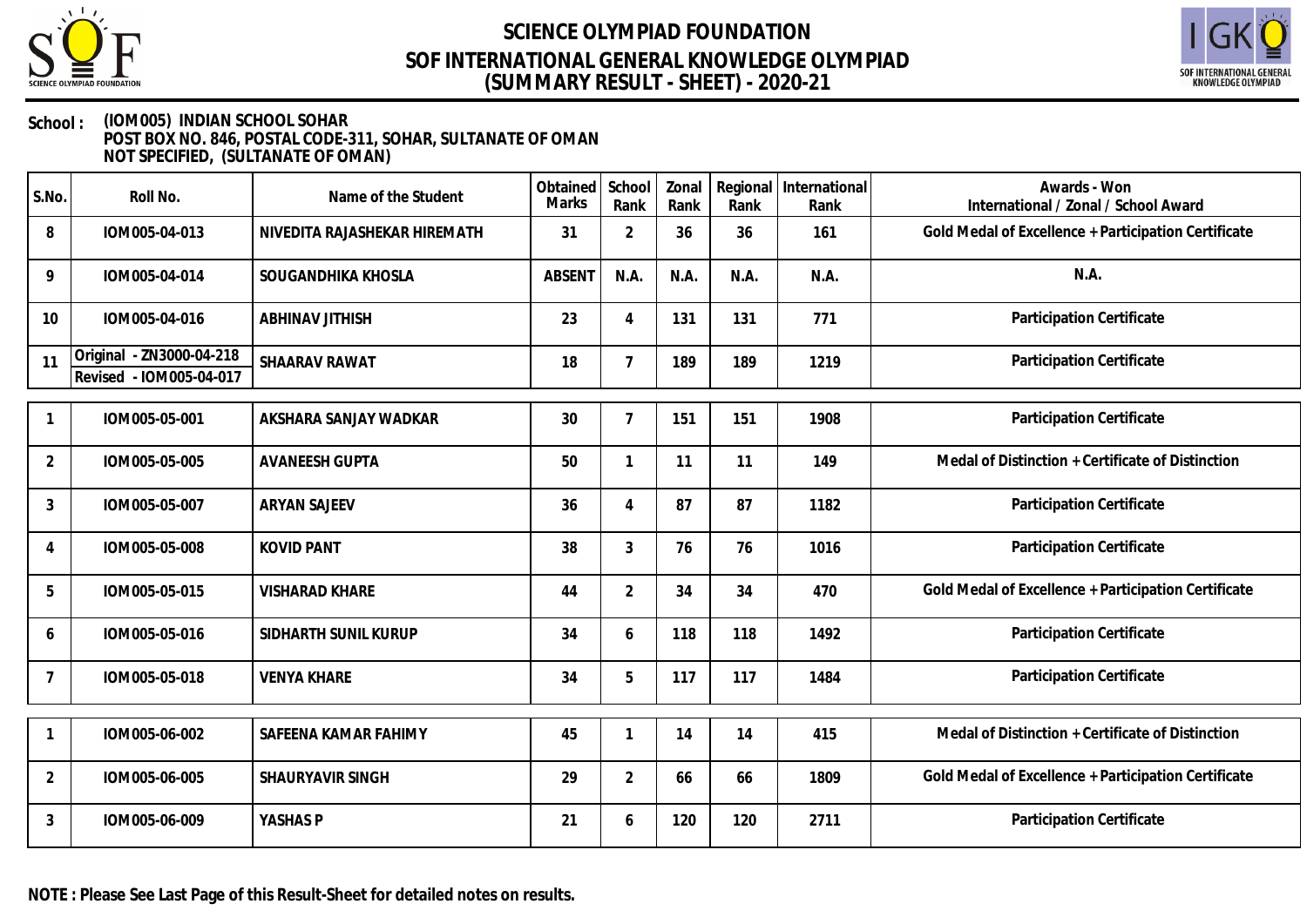



#### **School : (IOM005) INDIAN SCHOOL SOHAR POST BOX NO. 846, POSTAL CODE-311, SOHAR, SULTANATE OF OMAN NOT SPECIFIED, (SULTANATE OF OMAN)**

| S.No.           | Roll No.      | Name of the Student      | Obtained<br>Marks | School<br>Rank            | Zonal<br>Rank | Rank | Regional   International<br>Rank | Awards - Won<br>International / Zonal / School Award                         |
|-----------------|---------------|--------------------------|-------------------|---------------------------|---------------|------|----------------------------------|------------------------------------------------------------------------------|
| 4               | IOM005-06-012 | ROHAN KOTTAPALLI         | 27                | $\boldsymbol{\varLambda}$ | 78            | 78   | 2029                             | Participation Certificate                                                    |
| 5               | IOM005-06-018 | <b>ANUBHAV BISWAS</b>    | 18                | $7\overline{ }$           | 134           | 134  | 2995                             | Participation Certificate                                                    |
| 6               | IOM005-06-024 | ANUSHREE POLAI           | 18                | 8                         | 136           | 136  | 3029                             | Participation Certificate                                                    |
| $7\overline{ }$ | IOM005-06-025 | ANUGRAHA                 | 23                | 5                         | 105           | 105  | 2460                             | Participation Certificate                                                    |
| 8               | IOM005-06-027 | <b>BHAAVIK SAIBHUVIS</b> | 28                | 3                         | 75            | 75   | 1952                             | Participation Certificate                                                    |
|                 |               |                          |                   |                           |               |      |                                  |                                                                              |
| $\mathbf{1}$    | IOM005-07-006 | <b>REHAN AHMED KHAN</b>  | <b>ABSENT</b>     | N.A.                      | N.A.          | N.A. | N.A.                             | N.A.                                                                         |
| $\overline{2}$  | IOM005-07-007 | SRUTHI HARIKUMAR PILLAI  | 37                | $\overline{2}$            | 32            | 32   | 934                              | Gold Medal of Excellence + Participation Certificate                         |
| 3               | IOM005-07-008 | <b>RISHUL MANGLA</b>     | 25                | 4                         | 85            | 85   | 2180                             | Participation Certificate                                                    |
| 4               | IOM005-07-009 | <b>VISHNU HARI</b>       | 22                | 6                         | 101           | 101  | 2450                             | Participation Certificate                                                    |
| 5               | IOM005-07-013 | AANYA RAWAT              | 29                | 3                         | 60            | 60   | 1731                             | Participation Certificate                                                    |
| 6               | IOM005-07-016 | <b>VEDI YADAV</b>        | 23                | 5                         | 93            | 93   | 2337                             | Participation Certificate                                                    |
| $7\overline{ }$ | IOM005-07-020 | SHOURYA UPADHYAY         | 39                |                           | 23            | 23   | 785                              | Medal of Distinction + Certificate of Distinction                            |
|                 |               |                          |                   |                           |               |      |                                  |                                                                              |
|                 | IOM005-08-006 | SIRI B PATIL             | 31                | $\overline{2}$            | 41            | 41   | 1288                             | Gold Medal of Excellence + Participation Certificate                         |
| $\overline{2}$  | IOM005-08-010 | DHRUV CHOKSHI            | 47                |                           | 6             | 6    | 232                              | Gifts Worth Rs. 500/- + Medal of Distinction + Certificate of<br>Distinction |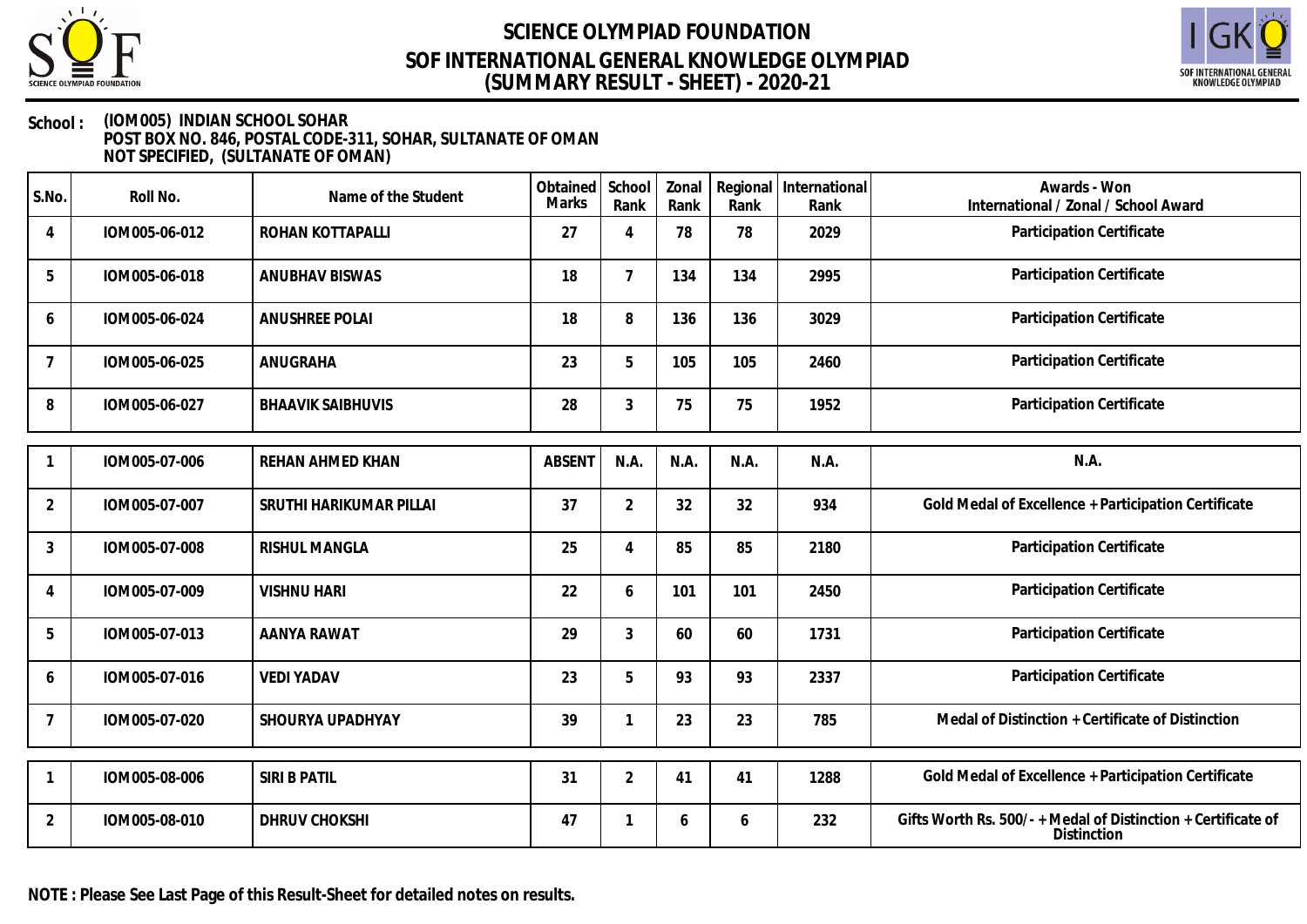



#### **School : (IOM005) INDIAN SCHOOL SOHAR POST BOX NO. 846, POSTAL CODE-311, SOHAR, SULTANATE OF OMAN NOT SPECIFIED, (SULTANATE OF OMAN)**

| S.No.          | Roll No.      | Name of the Student     | Obtained<br>Marks | School<br>Rank | Zonal<br>Rank | Rank | Regional International<br>Rank | Awards - Won<br>International / Zonal / School Award                         |
|----------------|---------------|-------------------------|-------------------|----------------|---------------|------|--------------------------------|------------------------------------------------------------------------------|
| $\mathfrak{Z}$ | IOM005-08-011 | NITINKISOR RAJESH KUMAR | 30                | 3              | 43            | 43   | 1410                           | Participation Certificate                                                    |
| 4              | IOM005-08-012 | KARUNASHANKER           | 15                | 5              | 79            | 79   | 2707                           | Participation Certificate                                                    |
| 5              | IOM005-08-013 | CHENNURU VEDITHA        | 22                | 4              | 68            | 68   | 2201                           | Participation Certificate                                                    |
| 6              | IOM005-08-022 | SAJAL KUMAR PAL         | 15                | 6              | 80            | 80   | 2720                           | Participation Certificate                                                    |
|                |               |                         |                   |                |               |      |                                |                                                                              |
|                | IOM005-09-001 | YASHITA SINGH           | 25                | 4              | 32            | 32   | 1718                           | Participation Certificate                                                    |
| $\overline{2}$ | IOM005-09-005 | <b>JOHN EMMANUEL</b>    | 28                | 3              | 25            | 25   | 1452                           | Medal of Distinction + Certificate of Distinction                            |
| 3              | IOM005-09-006 | <b>ULLASH P</b>         | 31                | 2              | 22            | 22   | 1221                           | Medal of Distinction + Certificate of Distinction                            |
|                | IOM005-09-008 | PAVAN NAMBIAR           | 35                |                | 10            | 10   | 891                            | Gifts Worth Rs. 500/- + Medal of Distinction + Certificate of<br>Distinction |
|                |               |                         |                   |                |               |      |                                |                                                                              |
|                | IOM005-10-001 | <b>SWATI RAJESH</b>     | <b>ABSENT</b>     | N.A.           | N.A.          | N.A. | N.A.                           | N.A.                                                                         |
| $\overline{2}$ | IOM005-10-004 | <b>ROSHMIT MANDAL</b>   | 25                | $\overline{2}$ | 31            | 31   | 1330                           | Participation Certificate                                                    |
| 3              | IOM005-10-011 | R. SHRIYAA KISHORE      | 28                |                | 24            | 24   | 1113                           | Medal of Distinction + Certificate of Distinction                            |